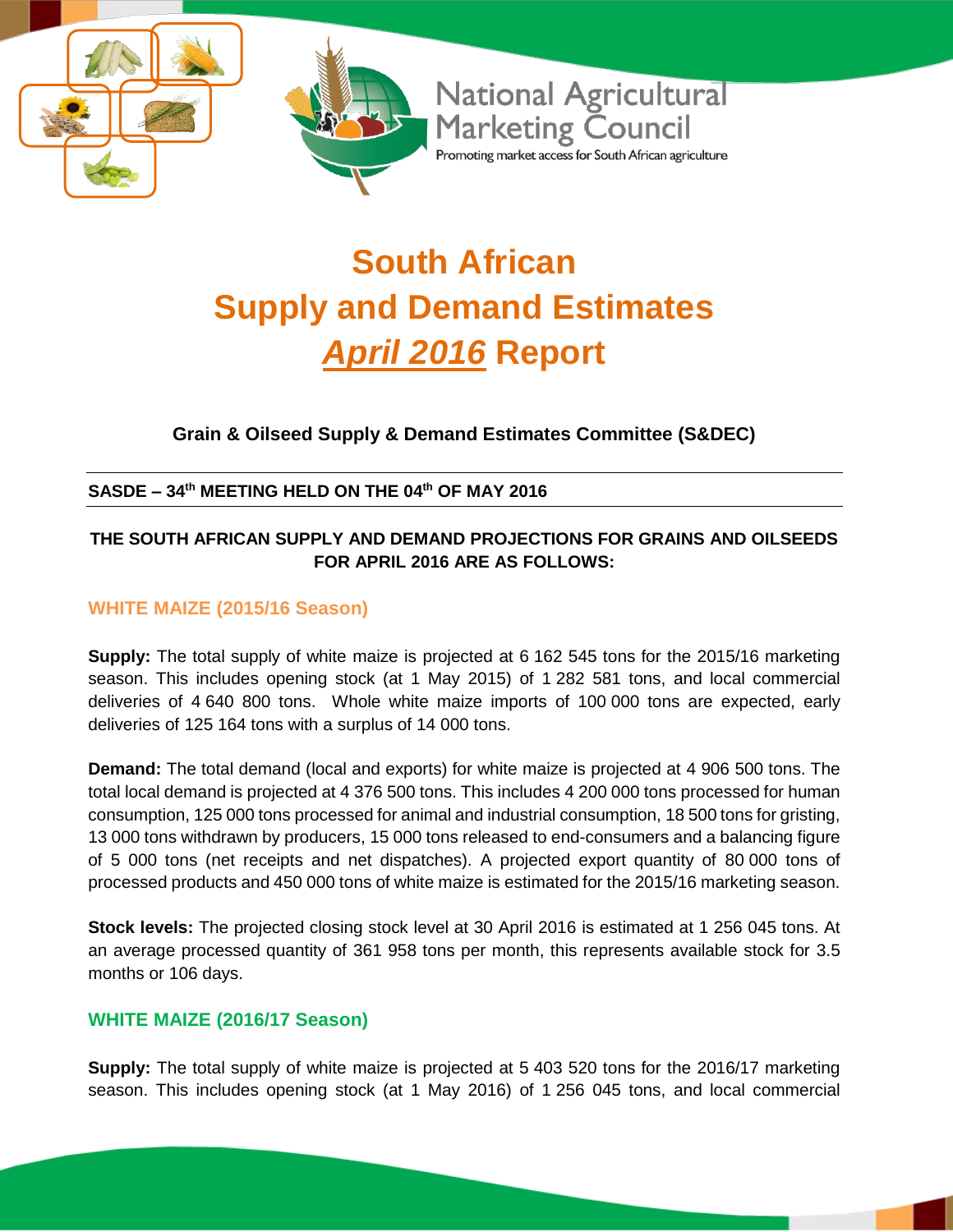deliveries of 2 987 475 tons. Whole white maize imports of 1 250 000 tons are expected, negative 100 000 early deliveries with a surplus of 10 000 tons.

**Demand:** The total demand (local and exports) for white maize is projected at 4 858 000 tons. The total local demand is projected at 4 378 000 tons. This includes 4 200 000 tons processed for human consumption, 120 000 tons processed for animal and industrial consumption, 15 000 tons for gristing, 16 000 tons withdrawn by producers, 15 000 tons released to end-consumers and a balancing figure of 12 000 tons (net receipts and net dispatches). A projected export quantity of 80 000 tons of processed products and 400 000 tons of white maize is estimated for the 2016/17 marketing season.

**Stock levels:** The projected closing stock level at 30 April 2017 is estimated at 545 520 tons. At an average processed quantity of 361 250 tons per month, this represents available stock for 1.5 months or 46 days.

### **YELLOW MAIZE (2015/16 Season)**

**Supply:** The total supply of yellow maize is projected at 7 588 414 tons for the 2015/16 marketing season. This includes an opening stock (at 1 May 2015) of 791 054 tons, local commercial deliveries of 4 874 480 tons. Whole yellow maize imports are expected to be 1 900 000 tons, early deliveries of negative 7 120 tons with a surplus of 30 000 tons.

**Demand:** The total demand (local and exports) for yellow maize is projected at 6 512 500 tons. The total local demand is projected at 6 187 500 tons. This includes 510 000 tons processed for human consumption, 5 400 000 tons processed for animal and industrial consumption, 12 500 tons for gristing, 65 000 tons withdrawn by producers, 170 000 tons released to end-consumers, and a balancing figure of 30 000 tons (net receipts and net dispatches). A projected export quantity of 105 000 tons of processed products and 220 000 tons of yellow maize is estimated for the 2015/16 marketing season.

**Stock levels:** The projected closing stock level at 30 April 2016 is estimated at 1 075 914 tons. At an average processed quantity of 493 542 tons per month, this represents available stock for 2.2 months or 66 days.

#### **YELLOW MAIZE (2016/17 Season)**

**Supply:** The total supply of yellow maize is projected at 7 147 814 tons for the 2016/17 marketing season. This includes opening stock (at 1 May 2016) of 1 075 914 tons, and local commercial deliveries of 3 636 900 tons. Yellow maize imports of 2 400 000 tons are expected, 10 000 tons of early deliveries with a surplus of 25 000 tons.

**Demand:** The total demand (local and exports) for yellow maize is projected at 6 417 000 tons. The total local demand is projected at 6 137 000 tons. This includes 520 000 tons processed for human consumption, 5 350 000 tons processed for animal and industrial consumption, 12 000 tons for gristing, 65 000 tons withdrawn by producers, 160 000 tons released to end-consumers and a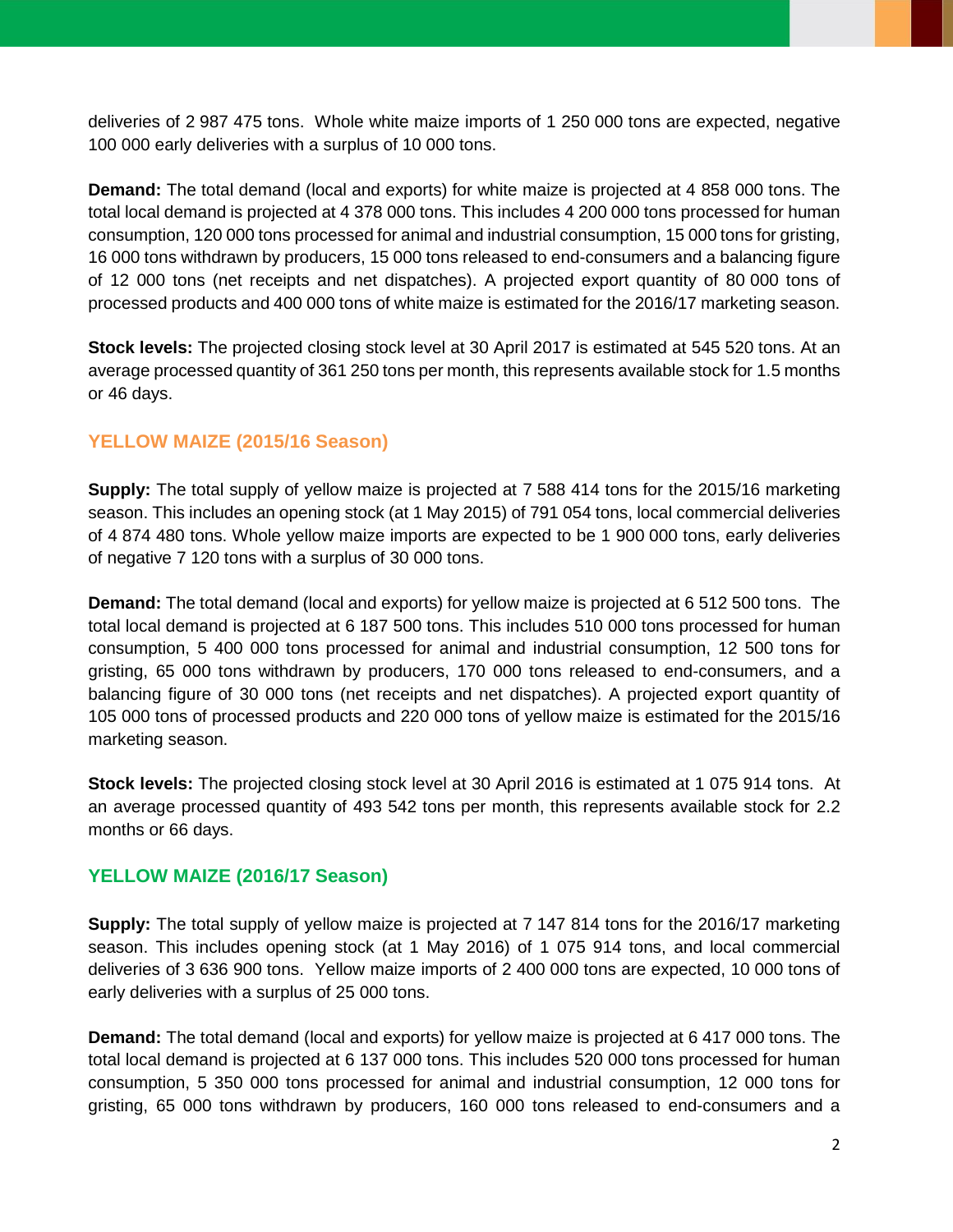balancing figure of 30 000 tons (net receipts and net dispatches). A projected export quantity of 100 000 tons of processed products and 180 000 tons of yellow maize is estimated for the 2016/17 marketing season.

**Stock levels:** The projected closing stock level at 30 April 2017 is estimated at 730 814 tons. At an average processed quantity of 490 167 tons per month, this represents available stock for 1.5 months or 45 days.

## **TOTAL MAIZE (2015/16 Season)**

**Supply:** The total supply of maize is projected at 13 750 959 tons for the 2015/16 marketing season. This includes an opening stock (at 1 May 2015) of 2 073 635 tons, local commercial deliveries of 9 515 280 tons, whole maize imports are expected to be 2 000 000 tons, early deliveries of 118 044 tons with a surplus of 44 000 tons.

**Demand**: The total demand (local and exports) for maize is projected at 11 419 000 tons. The total local demand is projected at 10 564 000 tons. This includes 4 710 000 tons processed for human consumption, 5 525 000 tons processed for animal and industrial consumption, 31 000 tons for gristing, 78 000 tons withdrawn by producers, 185 000 tons released to end-consumers, and a balancing figure of 35 000 tons (net receipts and net dispatches). A projected export quantity of 185 000 tons of processed products and 670 000 tons of total whole maize is estimated for the 2015/16 marketing season.

**Stock levels:** The projected closing stock level at 30 April 2016 is estimated at 2 331 959 tons. At an average processed quantity of 855 500 tons per month, this represents available stock for 2.7 months or 83 days.

#### **TOTAL MAIZE (2016/17 Season)**

**Supply:** The total supply of maize is projected at 12 551 334 tons for the 2016/17 marketing season. This includes opening stock (at 1 May 2016) of 2 331 959 tons, and local commercial deliveries of 6 624 375 tons. Whole maize imports of 3 650 000 tons are expected, early deliveries of negative 90 000 tons with a surplus of 35 000 tons.

**Demand:** The total demand (local and exports) for maize is projected at 11 275 000 tons. The total local demand is projected at 10 515 000 tons. This includes 4 720 000 tons processed for human consumption, 5 470 000 tons processed for animal and industrial consumption, 27 000 tons for gristing, 81 000 tons withdrawn by producers, 175 000 tons released to end-consumers and a balancing figure of 42 000 tons (net receipts and net dispatches). A projected export quantity of 180 000 tons of processed products and 580 000 tons of total whole maize is estimated for the 2016/17 marketing season.

**Stock levels:** The projected closing stock level at 30 April 2017 is estimated at 1 276 334 tons. At an average processed quantity of 851 417 tons per month, this represents available stock for 1.5 months or 46 days.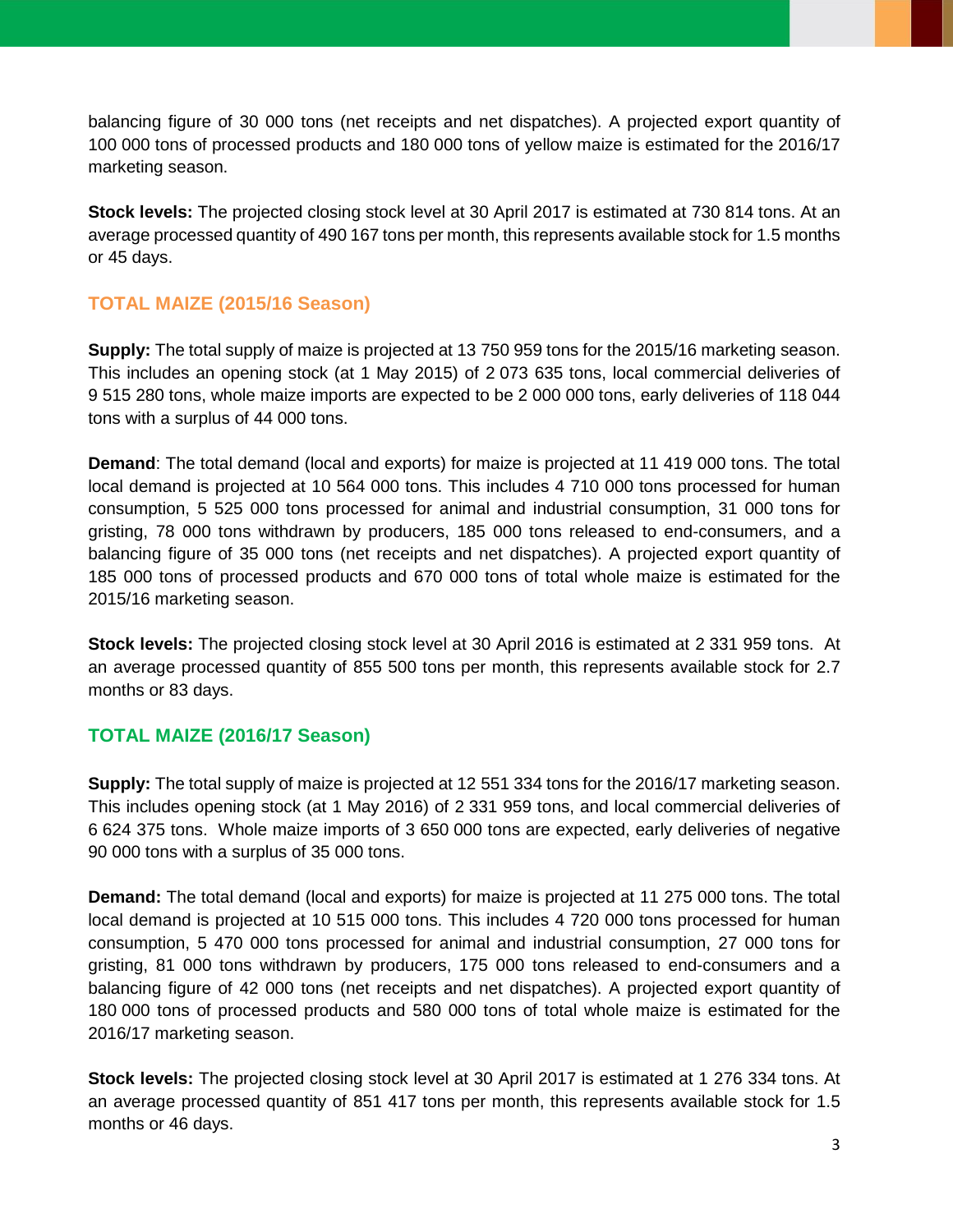*See Appendix 1 for detailed S&D table. An explanation of terms and calculations is available on the NAMC website [\(http://www.namc.co.za\)](http://www.namc.co.za/).*

### **SWEET SORGHUM (2016/17 Season)**

**Supply:** The total supply of sorghum is projected at 157 445 tons for the 2016/17 marketing season. This includes an opening stock (at 1 March 2016) of 57 445 tons, local commercial deliveries of 59 500 tons, 40 000 tons sorghum imports and a sorghum surplus of 500 tons.

**Demand:** The total demand (local and exports) for sorghum is projected at 144 300 tons. This includes 200 tons for indoor malting, 25 000 tons for floor malting, 89 000 tons for meal, rice and grits, 6 600 tons for feed, 1 000 tons withdrawn by producers, 2 000 tons released to end consumers and a balancing figure of 500 tons (net receipts and net dispatches). A projected export quantity of 20 000 tons of sorghum is estimated for the 2016/17 marketing season.

**Stock levels:** The projected closing stock level at 28 February 2017 is estimated at 13 145 tons. At an average processed quantity of 10 067 tons per month, this represents available stock for 1.3 months or 40 days.

### **BITTER SORGHUM (2016/17 Season)**

**Supply:** The total supply of sorghum is projected at 53 197 tons for the 2016/17 marketing season. This includes an opening stock (at 1 March 2016) of 25 697 tons, local commercial deliveries of 26 500 tons, no sorghum imports and a sorghum surplus of 1 000 tons.

**Demand:** The total demand (local and exports) for sorghum is projected at 47 400 tons. This includes 11 000 tons for indoor malting, 25 000 tons for floor malting, 800 tons for meal, rice and grits, 3 200 tons for feed, 1 600 tons withdrawn by producers, 700 tons released to end consumers and a balancing figure of 100 tons (net receipts and net dispatches). A projected export quantity of 5 000 tons of sorghum is estimated for the 2016/17 marketing season.

**Stock levels:** The projected closing stock level at 28 February 2017 is estimated at 5 797 tons. At an average processed quantity of 3 333 tons per month, this represents available stock for 1.7 months or 53 days.

## **TOTAL SORGHUM (2016/17 Season)**

**Supply:** The total supply of sorghum is projected at 210 642 tons for the 2016/17 marketing season. This includes an opening stock (at 1 March 2016) of 83 142 tons, local commercial deliveries of 86 000 tons, 40 000 tons sorghum imports and a sorghum surplus of 1 500 tons.

**Demand:** The total demand (local and exports) for sorghum is projected at 191 700 tons. This includes 11 200 tons for indoor malting, 50 000 tons for floor malting, 89 800 tons for meal, rice and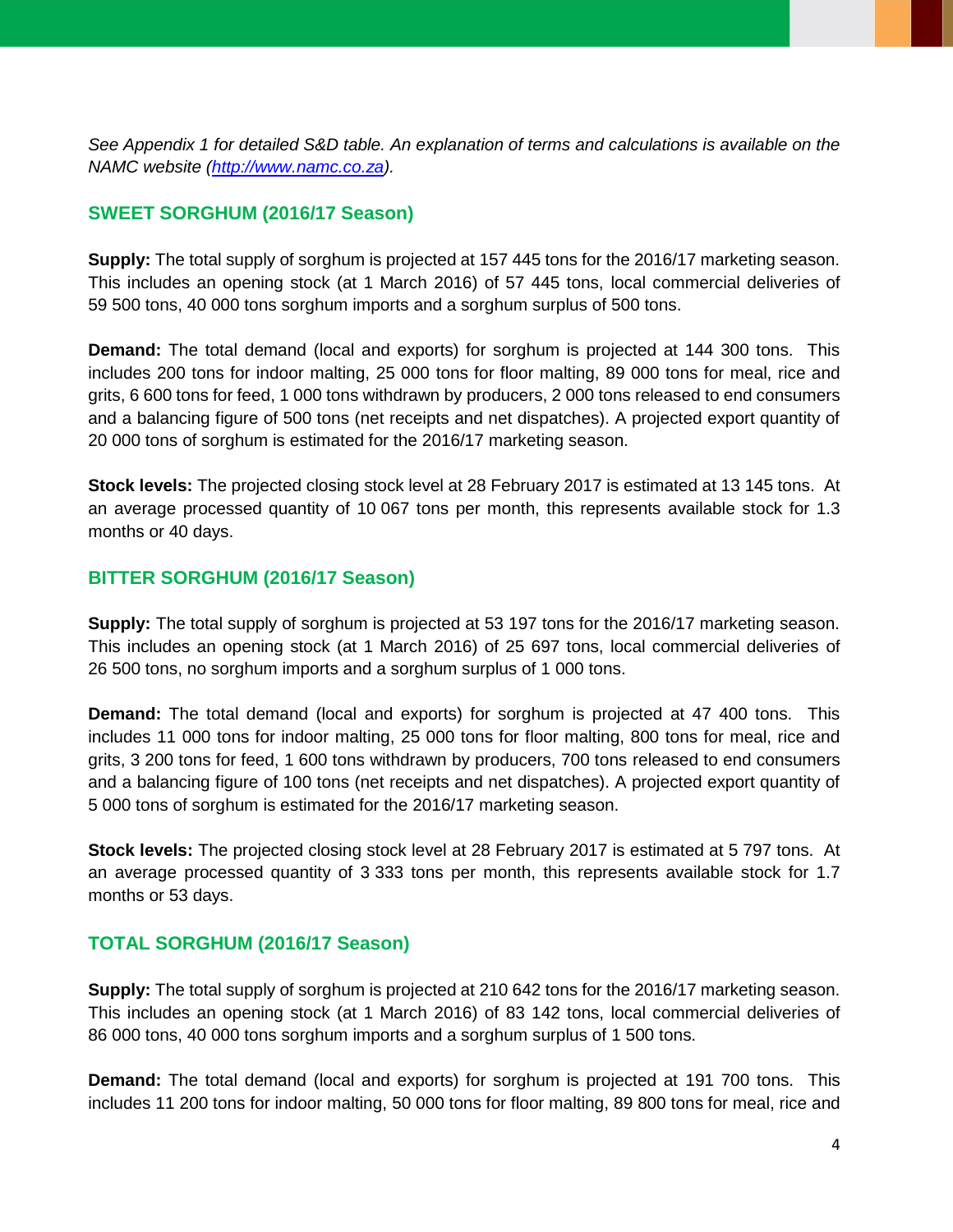grits, 9 800 tons for feed, 2 600 tons withdrawn by producers, 2 700 tons released to end consumers and a balancing figure of 600 tons (net receipts and net dispatches). A projected export quantity of 25 000 tons of sorghum is estimated for the 2016/17 marketing season.

**Stock levels:** The projected closing stock level at 28 February 2017 is estimated at 18 942 tons. At an average processed quantity of 13 400 tons per month, this represents available stock for 1.4 months or 43 days.

*See Appendix 2 for detailed S&D table.*

# **WHEAT (2015/16 Season)**

**Supply:** The total supply of wheat is projected at 4 031 838 tons for the 2015/16 marketing season. This includes an opening stock (at 1 October 2015) of 596 823 tons, local commercial deliveries of 1 425 015 tons, whole wheat imports of 2 000 000 tons and a surplus of 10 000 tons.

**Demand:** The total demand (local and exports) for wheat is projected at 3 275 000 tons. This includes 3 150 000 tons processed for human consumption, 3 000 tons processed for animal consumption, 2 000 tons withdrawn by producers, 2 000 tons released to end consumers, 20 000 tons projected seed for planting and a balancing figure of 15 000 tons (net receipts and net dispatches). A projected export quantity of 18 000 tons of processed products and 65 000 tons of whole wheat is estimated for the 2015/16 marketing season.

**Stock levels:** The projected closing stock level at 30 September 2016 is estimated at 756 838 tons. At an average processed quantity of 262 750 tons per month, this represents available stock for 2.9 months or 88 days.

*See Appendix 3 for detailed S&D table.*

## **SUNFLOWER SEED (2016/17 Season)**

**Supply:** The total supply of sunflower seed is projected at 849 167 tons for the 2016/17 marketing season. This includes an opening stock (at 1 March 2016) of 45 867 tons, local commercial deliveries of 730 500 tons, sunflower seed imports of 66 000 tons and a surplus of 6 800 tons.

**Demand**: The total demand (local and exports) for sunflower seed is projected at 761 250 tons. This includes 850 tons processed for human consumption, 12 000 tons processed for animal consumption, 740 000 tons for crush for oil and oilcake, 1 500 tons withdrawn by producers, 3 000 tons released to end consumers, 2 800 tons seed for planting purposes and a balancing figure of 1 000 tons (net receipts and net dispatches). A quantity of 100 tons is projected for exports for the 2016/17 marketing season.

**Stock levels:** The projected closing stock level at 28 February 2017 is estimated at 87 917 tons. At an average processed quantity of 62 738 tons per month, this represents available stock for 1.4 months or 43 days.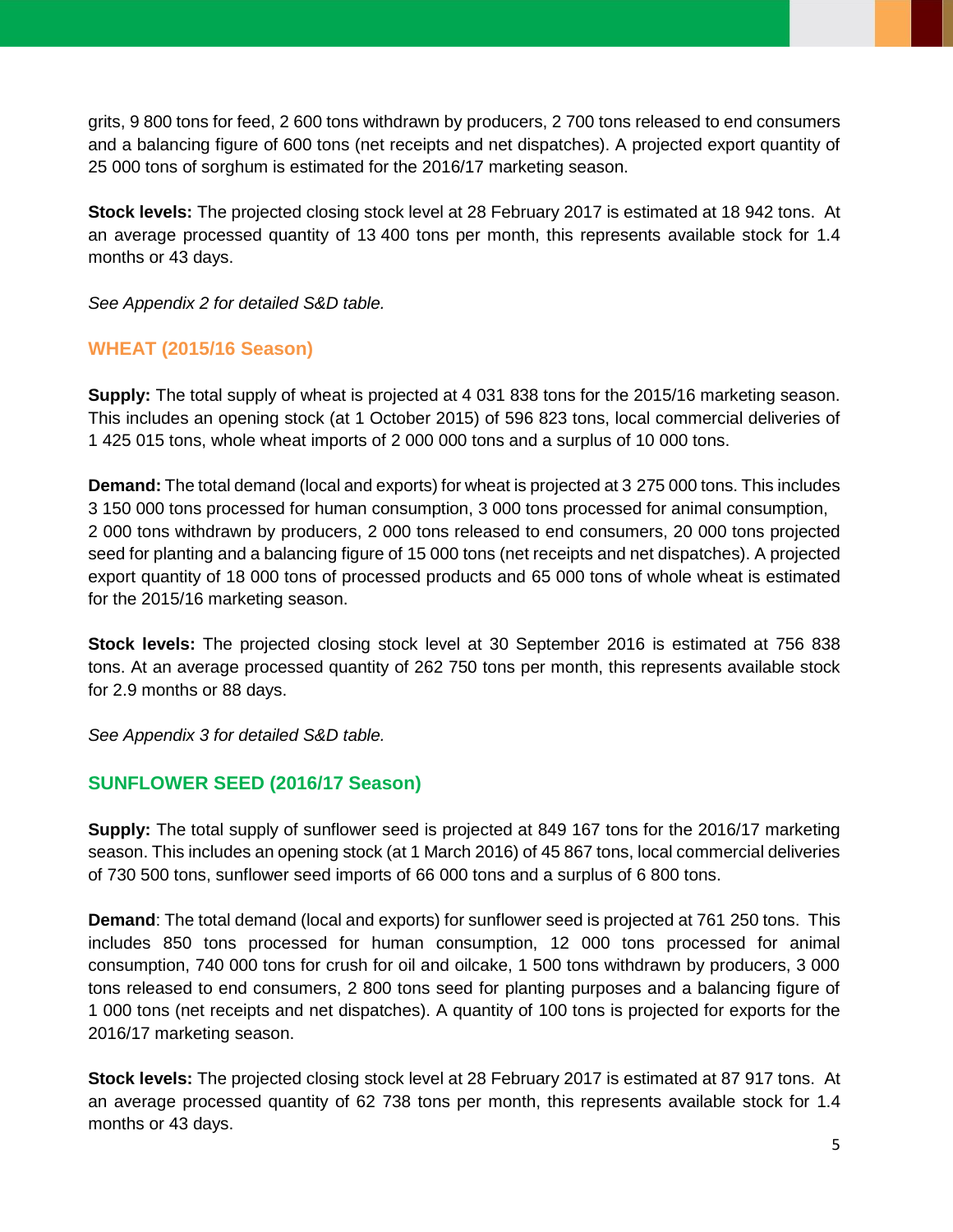*See Appendix 4 for detailed S&D table.*

#### **SOYBEANS (2016/17 Season)**

**Supply:** The total supply of soybeans is projected at 1 024 678 tons for the 2016/17 marketing season. This includes an opening stock (at 1 March 2016) of 89 128 tons, local commercial deliveries of 662 550 tons, soybeans imports of 265 000 tons and a surplus of 8 000 tons.

**Demand**: The total demand (local and exports) for soybeans is projected at 947 600 tons. This includes 25 000 tons processed for human consumption, 124 000 tons processed for animal (full fat) consumption, 780 000 tons for crush for oil and oilcake, 2 500 tons withdrawn by producers, 3 000 tons released to end consumers, 7 600 tons seed for planting, and a balancing figure of 1 000 tons (net receipts and net dispatches). A projected export quantity of 4 500 tons soybeans' are estimated for the 2016/17 marketing season.

**Stock levels:** The projected closing stock level at 28 February 2017 is estimated at 77 078 tons. At an average processed quantity of 77 417 tons per month, this represents available stock for 1.0 months or 30 days.

*See Appendix 5 for detailed S&D table.*

**PLEASE NOTE THAT THE NEXT SASDE REPORT (MAY 2016) WILL BE RELEASED ON 31 MAY 2016**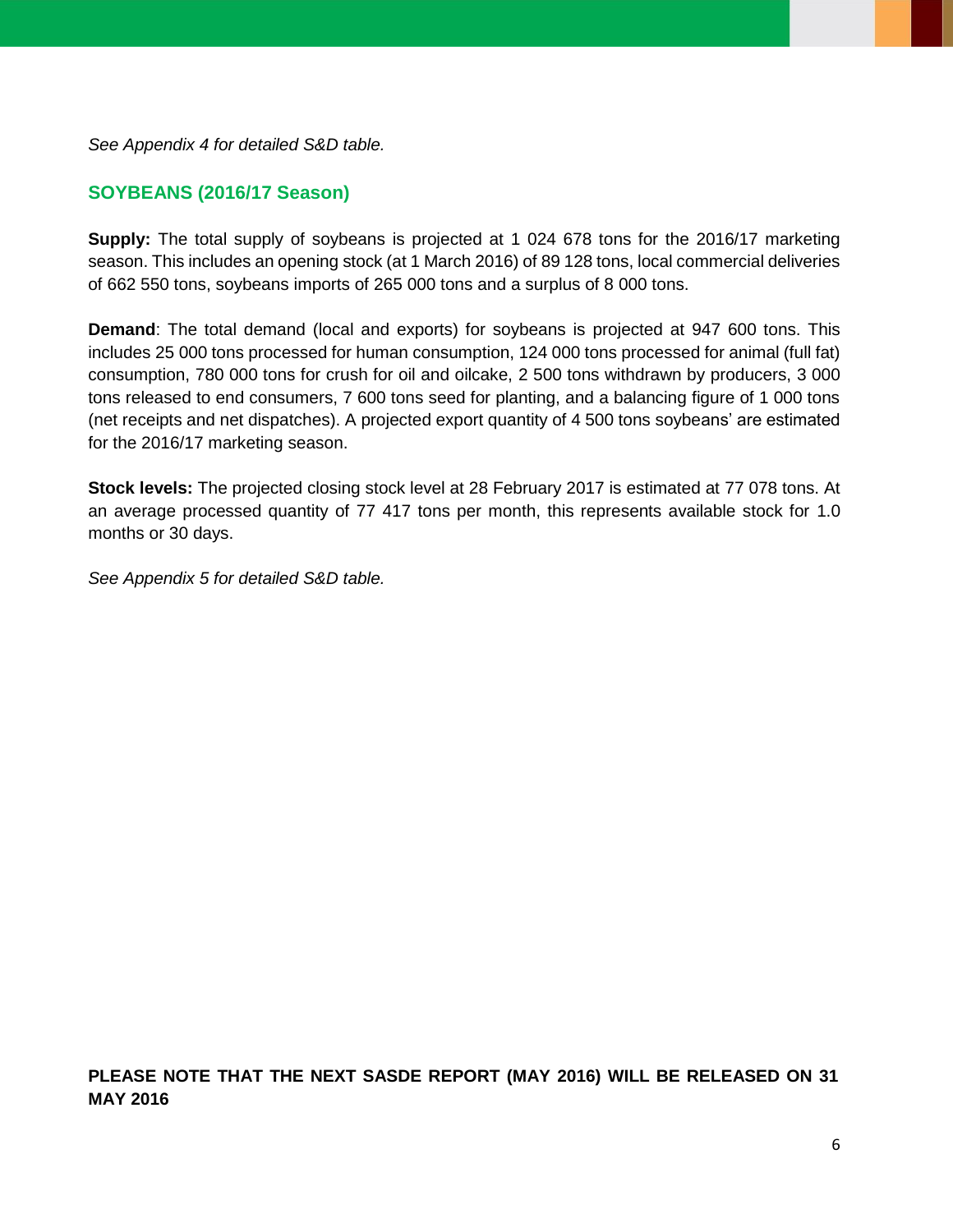# **Appendix 1: Detailed S & D table for White, Yellow and Total Maize April 2016**

|                |                                                                 | White<br>Maize                  | White<br><b>Maize</b>               | White<br><b>Maize</b>               | Yellow<br>Maize          | Yellow<br><b>Maize</b>              | Yellow<br>Maize              | Total<br>Maize               | <b>Total</b><br><b>Maize</b> | <b>Total</b><br><b>Maize</b> |
|----------------|-----------------------------------------------------------------|---------------------------------|-------------------------------------|-------------------------------------|--------------------------|-------------------------------------|------------------------------|------------------------------|------------------------------|------------------------------|
|                | <b>Marketing season</b>                                         | <b>Actual</b><br>for<br>2014/15 | <b>Projection</b><br>for<br>2015/16 | <b>Projection</b><br>for<br>2016/17 | Actual<br>for<br>2014/15 | <b>Projection</b><br>for<br>2015/16 | Projection<br>for<br>2016/17 | <b>Actual for</b><br>2014/15 | Projection<br>for<br>2015/16 | Projection<br>for<br>2016/17 |
|                |                                                                 | tons                            | tons                                | tons                                | tons                     | tons                                | tons                         | tons                         | tons                         | tons                         |
|                | CEC (Crop Estimate)                                             | 7710000                         | 4 735 000                           | 3 067 475                           | 6 540 000                | 5 220 000                           | 3 986 900                    | 14 250 000                   | 9 9 5 000                    | 7 054 375                    |
| $\overline{2}$ | CEC (Retention)                                                 | 137 247                         | 94 200                              | 80 000                              | 382 404                  | 345 520                             | 350 000                      | 519 651                      | 439 720                      | 430 000                      |
| 3              | Min: Early deliveries for<br>current season (March +<br>April). | 0                               | 174 836                             | 300 000                             | 0                        | 367 120                             | 360 000                      | $\Omega$                     | 541 956                      | 660 000                      |
| $\overline{4}$ | Plus: Early deliveries for<br>next season (March + April)       | 0                               | 300 000                             | 200 000                             | 0                        | 360 000                             | 370 000                      | $\Omega$                     | 660 000                      | 570 000                      |
| 5              | Available for the<br>commercial market                          | 7 572 753                       | 4765964                             | 2887475                             | 6 157 596                | 4 867 360                           | 3646900                      | 13 730 349                   | 9633324                      | 6 534 375                    |

| 6  | <b>SUPPLY</b>           |           |           |           |           |           |           |            |           |               |
|----|-------------------------|-----------|-----------|-----------|-----------|-----------|-----------|------------|-----------|---------------|
|    | Opening stock (1 May)   | 274 318   | 282 581   | 256 045   | 314 710   | 791 054   | 1 075 914 | 589 028    | 2 073 635 | 2 3 3 1 9 5 9 |
| 8  | Producer deliveries     | 7 592 893 | 4 640 800 | 2 987 475 | 6 234 739 | 4 874 480 | 3636900   | 13 827 632 | 9 515 280 | 6 624 375     |
| 9  | Imports                 |           | 100 000   | 250 000   | 65 250    | 900 000   | 2 400 000 | 65 250     | 2 000 000 | 3 650 000     |
| 10 | Early deliveries (Net)* |           | 125 164   | $-100000$ |           | $-7120$   | 10 000    |            | 118 044   | $-90000$      |
| 11 | Surplus                 | 8808      | 14 000    | 10 000    | 17 345    | 30 000    | 25 000    | 26 153     | 44 000    | 35 000        |
| 12 | <b>Total Supply</b>     | 7876019   | 6 162 545 | 5 403 520 | 6 632 044 | 7 588 414 | 7 147 814 | 14 508 063 | 13750959  | 12 551 334    |

| 632 044 | 7 588 414 | 7 147 814 | 14 508 063 | 1375    |
|---------|-----------|-----------|------------|---------|
| 17 345  | 30 000    | 25 000    | 26 153     | 44      |
|         | $-7120$   | 10 000    |            | 118     |
| 35 250  | 1 900 000 | 2 400 000 | 65 250     | 2 0 0 0 |
| 234 739 | 4 874 480 | 3 636 900 | 13 827 632 | 9515    |
| 14 710  | 791 054   | 1 075 914 | 589 028    | 2 0 73  |
|         |           |           |            |         |

| 14 508 063 | 13750959  | 12 551 334 |
|------------|-----------|------------|
| 26 153     | 44 000    | 35 000     |
| O          | 118 044   | $-9000$    |
| 65 250     | 2 000 000 | 3 650 000  |
| 13827632   | 9515280   | 6624375    |
| 589 028    | 2 073 635 | 2 331 959  |

**Projection for 2016/17**

| 13  | <b>DEMAND</b>                     |             |           |           |           |           |           |           |            |            |
|-----|-----------------------------------|-------------|-----------|-----------|-----------|-----------|-----------|-----------|------------|------------|
| 14  | Processed for the local<br>market | 5862438     | 4 343 500 | 4 335 000 | 4 064 081 | 5922500   | 5882000   | 9926519   | 10 266 000 | 10 217 000 |
| 15  | · human                           | 4 3 61 2 95 | 4 200 000 | 4 200 000 | 478 726   | 510 000   | 520 000   | 4 840 021 | 4710000    | 4720000    |
| 16  | animal and industrial             | 469 002     | 125 000   | 120 000   | 3 571 645 | 5 400 000 | 5 350 000 | 5 040 647 | 5 525 000  | 5470000    |
| 17  | - aristina                        | 32 141      | 18 500    | 15 000    | 13710     | 12 500    | 12 000    | 45 851    | 31 000     | 27 000     |
| 18  | Withdrawn by producers            | 36 940      | 13 000    | 16 000    | 87 568    | 65 000    | 65 000    | 124 508   | 78 000     | 81 000     |
| 19  | Released to end-consumers         | 38 934      | 15 000    | 15 000    | 166 643   | 170 000   | 160 000   | 205 577   | 185 000    | 175 000    |
| -20 | Net receipts $(-)/$ disp $(+)$    | 14 319      | 5 0 0 0   | 12 000    | 7781      | 30 000    | 30 000    | 22 100    | 35 000     | 42 000     |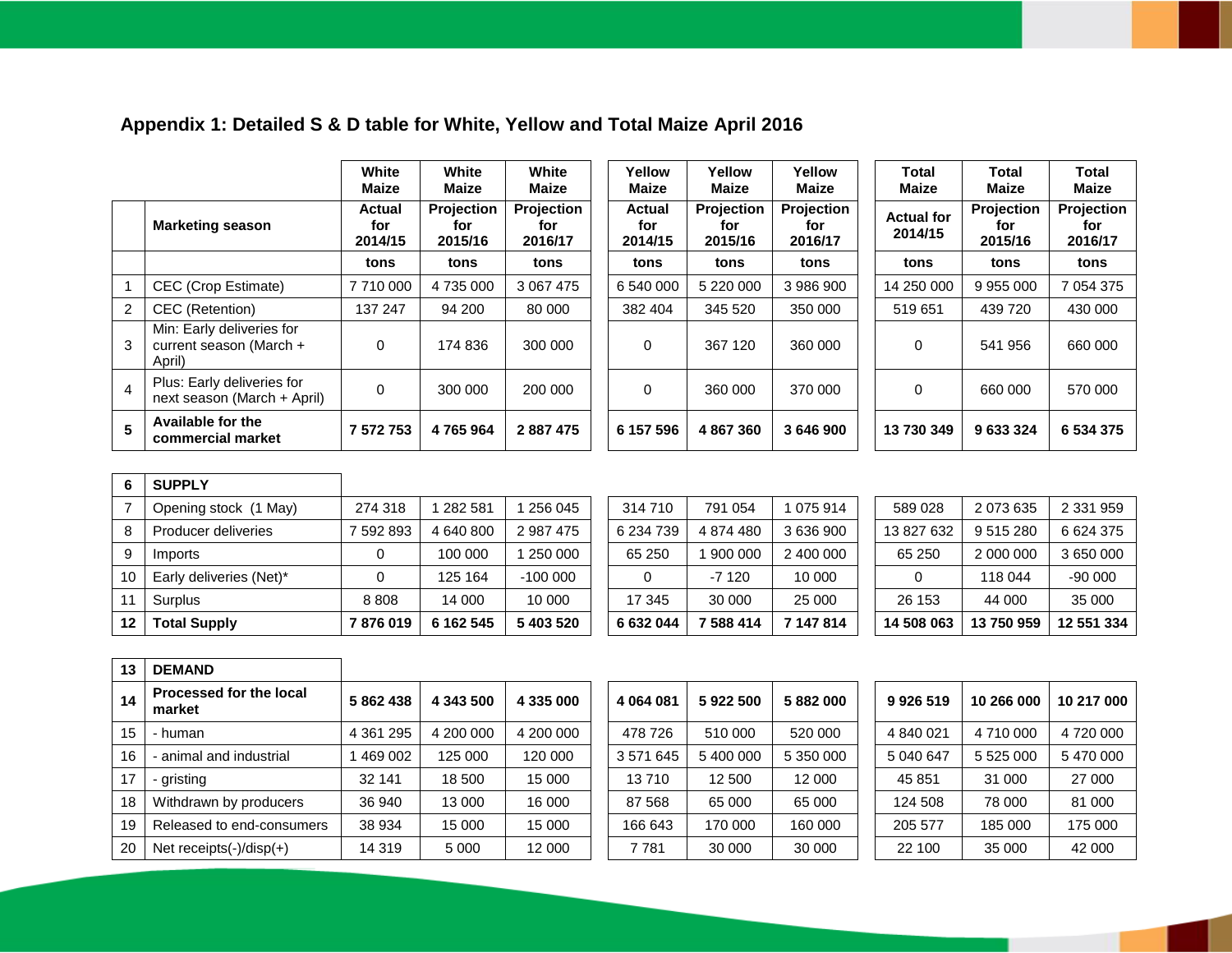|    |                               | White<br><b>Maize</b>    | White<br><b>Maize</b>               | White<br><b>Maize</b>               | Yellow<br>Maize                 | Yellow<br>Maize                     | Yellow<br><b>Maize</b>       | Total<br><b>Maize</b>        | Total<br>Maize                      | <b>Total</b><br><b>Maize</b>        |
|----|-------------------------------|--------------------------|-------------------------------------|-------------------------------------|---------------------------------|-------------------------------------|------------------------------|------------------------------|-------------------------------------|-------------------------------------|
|    | <b>Marketing season</b>       | Actual<br>for<br>2014/15 | <b>Projection</b><br>for<br>2015/16 | <b>Projection</b><br>for<br>2016/17 | <b>Actual</b><br>for<br>2014/15 | <b>Projection</b><br>for<br>2015/16 | Projection<br>for<br>2016/17 | <b>Actual for</b><br>2014/15 | <b>Projection</b><br>for<br>2015/16 | <b>Projection</b><br>for<br>2016/17 |
|    |                               | tons                     | tons                                | tons                                | tons                            | tons                                | tons                         | tons                         | tons                                | tons                                |
| 21 | Deficit                       | $\Omega$                 | $\Omega$                            | $\Omega$                            | 0                               | 0                                   | $\Omega$                     | $\Omega$                     | 0                                   | 0                                   |
| 22 | <b>Local demand</b>           | 5952631                  | 4 376 500                           | 4 378 000                           | 4 3 2 6 0 7 3                   | 6 187 500                           | 6 137 000                    | 10 278 704                   | 10 564 000                          | 10 515 000                          |
| 23 | <b>Exports</b>                | 640 807                  | 530 000                             | 480 000                             | 1 514 917                       | 325 000                             | 280 000                      | 2 155 724                    | 855 000                             | 760 000                             |
| 24 | - products                    | 93 307                   | 80 000                              | 80 000                              | 105 012                         | 105 000                             | 100 000                      | 198 319                      | 185 000                             | 180 000                             |
| 25 | - whole maize                 | 547 500                  | 450 000                             | 400 000                             | 409 905                         | 220 000                             | 180 000                      | 957405                       | 670 000                             | 580 000                             |
| 26 | <b>Total Demand</b>           | 6 593 438                | 4 906 500                           | 4 858 000                           | 5840990                         | 6 512 500                           | 6 417 000                    | 12 434 428                   | 11 419 000                          | 11 275 000                          |
|    |                               |                          |                                     |                                     |                                 |                                     |                              |                              |                                     |                                     |
| 27 | <b>Closing Stock (30 Apr)</b> | 1 282 581                | 1 256 045                           | 545 520                             | 791 054                         | 1 075 914                           | 730 814                      | 2073635                      | 2 3 3 1 9 5 9                       | 1 276 334                           |
|    |                               |                          |                                     |                                     |                                 |                                     |                              |                              |                                     |                                     |
| 28 | - processed p/month           | 488 537                  | 361 958                             | 361 250                             | 338 673                         | 493 542                             | 490 167                      | 827 210                      | 855 500                             | 851 417                             |
| 29 | - months' stock               | 2.6                      | 3.5                                 | 1.5                                 | 2.3                             | 2.2                                 | 1.5                          | 2.5                          | 2.7                                 | 1.5                                 |
| 30 | - days' stock                 | 80                       | 106                                 | 46                                  | 71                              | 66                                  | 45                           | 76                           | 83                                  | 46                                  |

\*Early deliveries (Net) = Early deliveries for next season (March + April) minus Early deliveries for current season (March + April). The actual final closing stock at the end of April is determined by the early deliveries realised in March & April.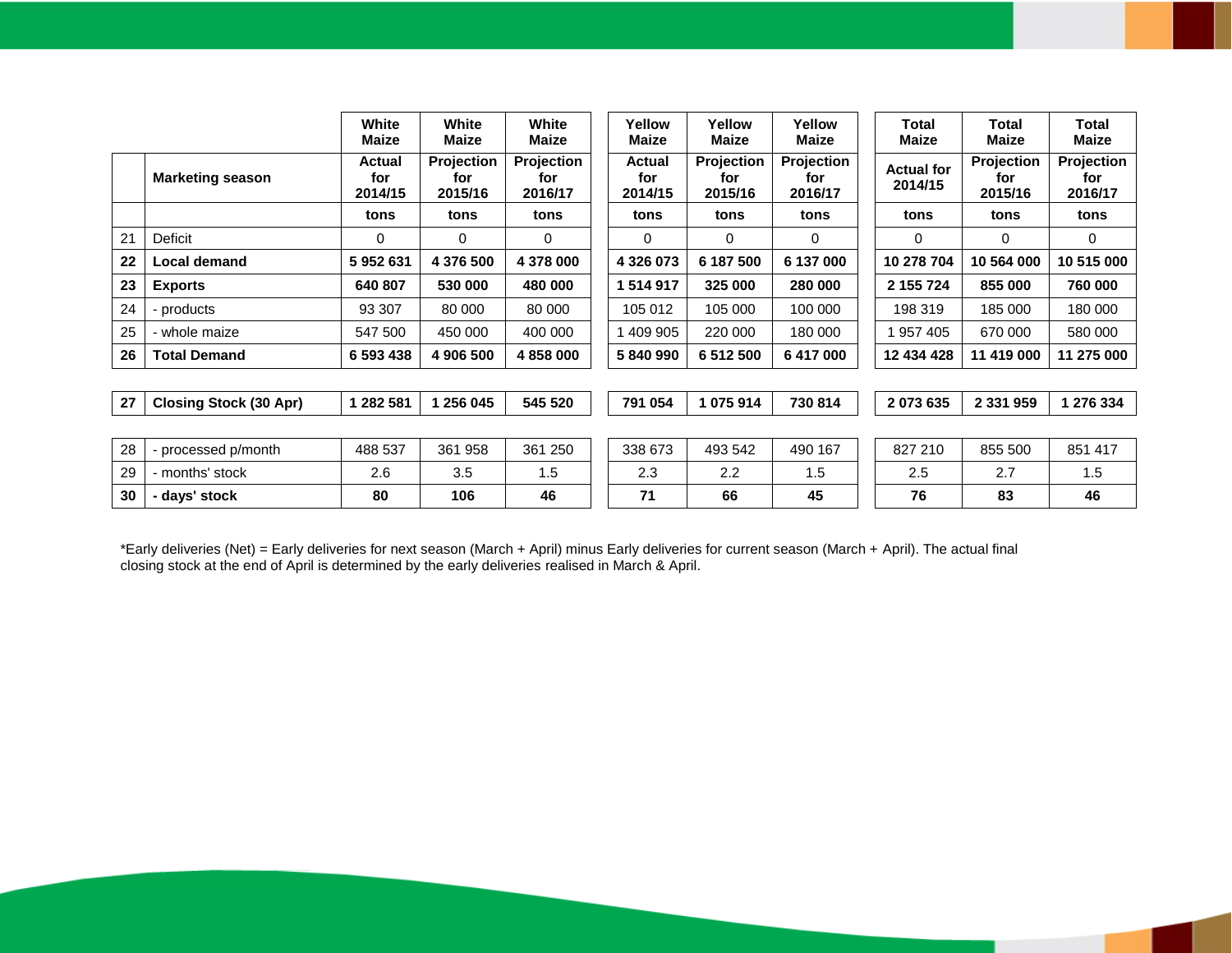# **Appendix 2: Detailed S & D table for Sweet, Bitter and Total Sorghum April 2016**

|               |                                        | <b>Sweet</b><br>Sorghum     | <b>Sweet</b><br>Sorghum   | <b>Bitter</b><br>Sorghum    | <b>Bitter</b><br>Sorghum  | <b>Total</b><br>Sorghum     | <b>Total</b><br>Sorghum             |
|---------------|----------------------------------------|-----------------------------|---------------------------|-----------------------------|---------------------------|-----------------------------|-------------------------------------|
|               | <b>Marketing season</b>                | <b>Final for</b><br>2015/16 | Projection<br>for 2016/17 | <b>Final for</b><br>2015/16 | Projection<br>for 2016/17 | <b>Final for</b><br>2015/16 | <b>Projection</b><br>for<br>2016/17 |
|               |                                        | tons                        | tons                      | tons                        | tons                      | tons                        | tons                                |
|               | <b>CEC</b> (Crop Estimate)             | 0                           | 61 500                    | 0                           | 27 000                    | 120 500                     | 88 500                              |
| $\mathcal{P}$ | <b>CEC Retentions</b>                  |                             | 2 0 0 0                   | 0                           | 500                       | 0                           | 2 500                               |
|               | Available for the commercial<br>market | 0                           | 59 500                    | 0                           | 26 500                    | 120 500                     | 86 000                              |

|   | <b>SUPPLY</b>         |         |         |        |         |         |         |
|---|-----------------------|---------|---------|--------|---------|---------|---------|
| 5 | Opening stock (1 Mch) | 66 266  | 57 445  | 55 546 | 25 697  | 121 812 | 83 142  |
|   | Prod deliveries       | 99 189  | 59 500  | 21 042 | 26 500  | 120 231 | 86 000  |
|   | Imports               | 34 316  | 40 000  |        |         | 34 316  | 40 000  |
|   | Surplus               |         | 500     | 1853   | 1 0 0 0 | 1853    | 1 500   |
|   | <b>Total Supply</b>   | 199 771 | 157 445 | 78 441 | 53 197  | 278 212 | 210 642 |

| 10 | <b>DEMAND</b>          |         |         |         |         |         |         |
|----|------------------------|---------|---------|---------|---------|---------|---------|
| 11 | <b>Processed</b>       | 114 499 | 120 800 | 45 325  | 40 000  | 159 824 | 160800  |
| 12 | - Indoor malting       | 246     | 200     | 10859   | 11 000  | 11 105  | 11 200  |
| 13 | - Floor malting        | 20 041  | 25 000  | 30 224  | 25 000  | 50 265  | 50 000  |
| 14 | - Meal, rice & grits   | 87 222  | 89 000  | 819     | 800     | 88 041  | 89 800  |
| 15 | - Pet Food             | 1 0 2 9 | 1 000   | 0       | 0       | 1 0 2 9 | 1 0 0 0 |
| 16 | - Poultry feed         | 2 7 1 4 | 2600    | 1 2 3 4 | 1 200   | 3 9 4 8 | 3800    |
| 17 | - Livestock feed       | 3 2 4 7 | 3 0 0 0 | 2 1 8 9 | 2 0 0 0 | 5 4 3 6 | 5 0 0 0 |
| 18 | Bio-fuel               | 0       | 0       | 0       | 0       | 0       | 0       |
| 19 | Withdrawn by producers | 987     | 1 0 0 0 | 1 582   | 1 600   | 2 5 6 9 | 2 600   |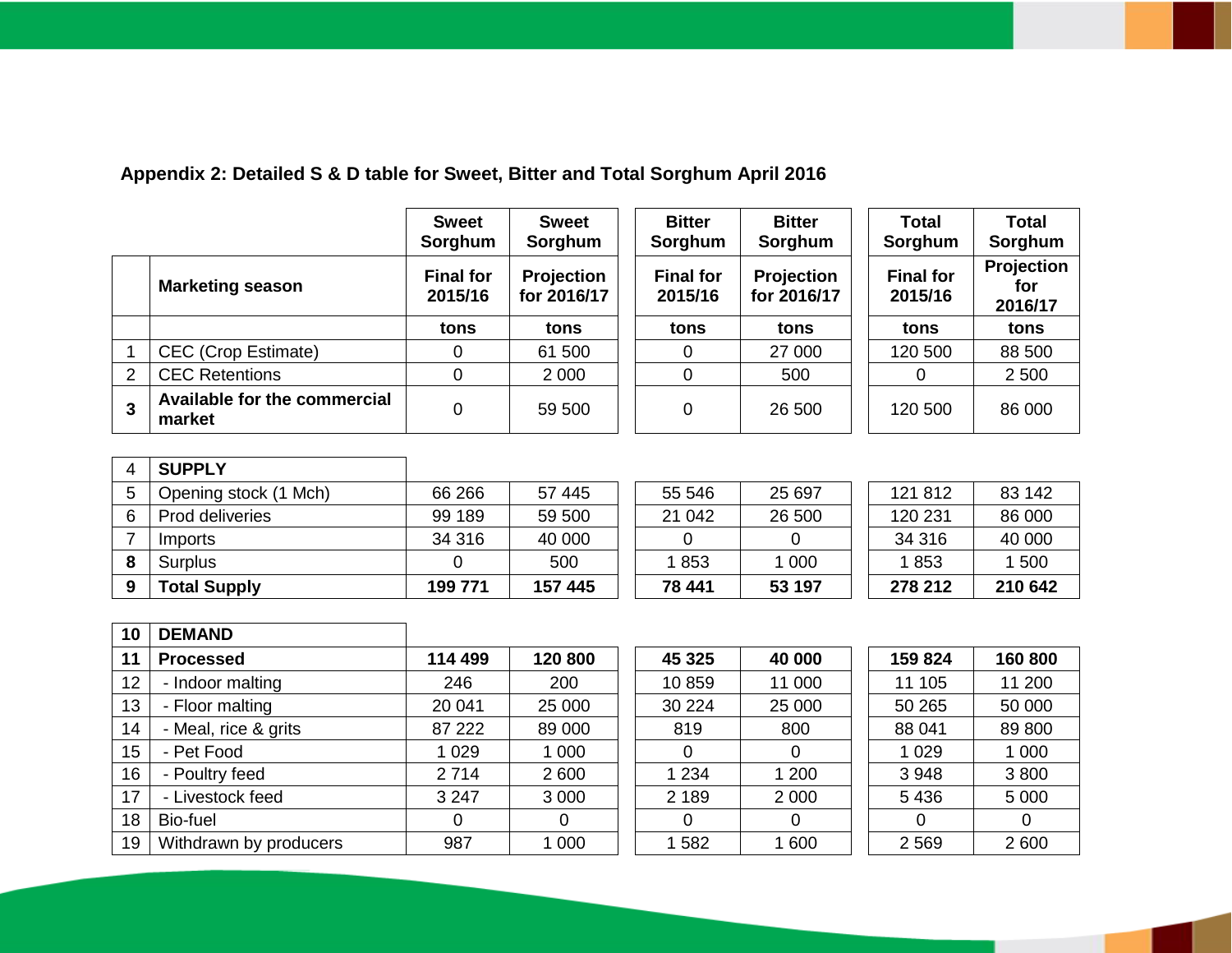|    |                                | <b>Sweet</b><br>Sorghum     | <b>Sweet</b><br>Sorghum          | <b>Bitter</b><br>Sorghum    | <b>Bitter</b><br>Sorghum  | <b>Total</b><br>Sorghum     | Total<br>Sorghum             |
|----|--------------------------------|-----------------------------|----------------------------------|-----------------------------|---------------------------|-----------------------------|------------------------------|
|    | <b>Marketing season</b>        | <b>Final for</b><br>2015/16 | <b>Projection</b><br>for 2016/17 | <b>Final for</b><br>2015/16 | Projection<br>for 2016/17 | <b>Final for</b><br>2015/16 | Projection<br>for<br>2016/17 |
|    |                                | tons                        | tons                             | tons                        | tons                      | tons                        | tons                         |
| 20 | Released to end-consumers      | 1922                        | 2 0 0 0                          | 686                         | 700                       | 2 608                       | 2 700                        |
| 21 | Net receipts $(-)/$ disp $(+)$ | 664                         | 500                              | $-133$                      | 100                       | 531                         | 600                          |
| 22 | <b>Deficit</b>                 | 499                         | $\Omega$                         | 0                           | $\mathbf 0$               | 499                         | $\overline{0}$               |
| 23 | <b>Exports</b>                 | 23 755                      | 20 000                           | 5 2 8 4                     | 5 0 0 0                   | 29 0 39                     | 25 000                       |
| 24 | <b>Total Demand</b>            | 142 326                     | 144 300                          | 52 744                      | 47 400                    | 195 070                     | 191700                       |
| 25 | <b>Ending Stock (29 Feb)</b>   | 57 445                      | 13 145                           | 25 697                      | 5797                      | 83 142                      | 18 942                       |
| 26 | - processed p/month            | 9 5 4 2                     | 10 067                           | 3777                        | 3 3 3 3                   | 13 319                      | 13 400                       |
| 27 | - months' stock                | 6.0                         | 1.3                              | 6.8                         | 1.7                       | 6.2                         | 1.4                          |
| 28 | - days' stock                  | 183                         | 40                               | 207                         | 53                        | 190                         | 43                           |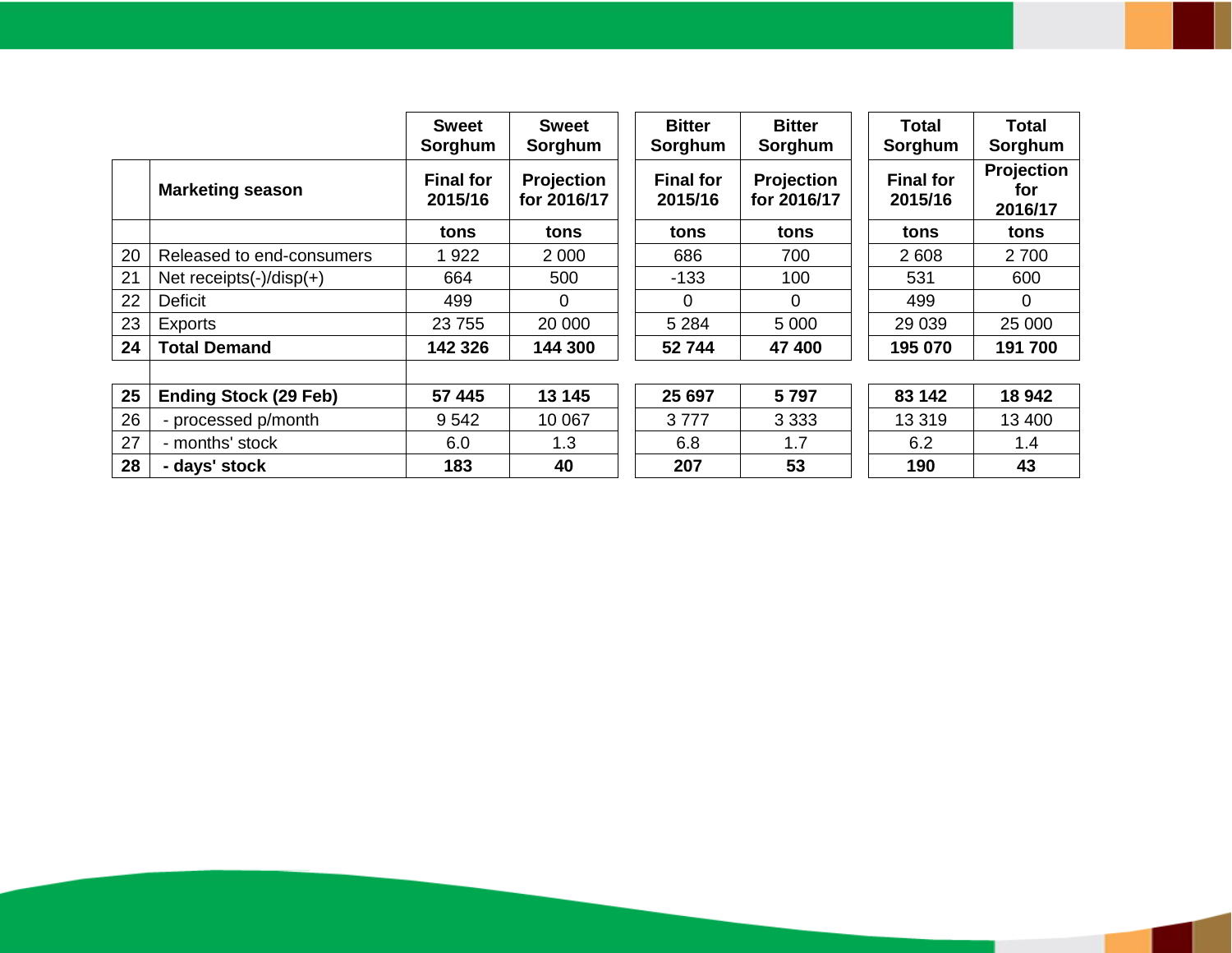# **Appendix 3: Detailed S & D table for Wheat April 2016**

|                |                                | Wheat                    | <b>Wheat</b>                     |
|----------------|--------------------------------|--------------------------|----------------------------------|
|                | <b>Marketing season</b>        | <b>Final for 2014/15</b> | <b>Projection for</b><br>2015/16 |
|                |                                | tons                     | tons                             |
| $\mathbf 1$    | <b>CEC</b> (Crop Estimate)     | 1750000                  | 1 457 015                        |
| $\overline{2}$ | <b>CEC</b> (Retention)         | <b>NA</b>                | 32 000                           |
|                |                                |                          |                                  |
| 3              | <b>SUPPLY</b>                  |                          |                                  |
| $\overline{4}$ | Opening stock (1 Oct)          | 488 526                  | 596 823                          |
| 5              | Prod deliveries*               | 1 699 546                | 1 425 015                        |
| 6              | Imports                        | 1832441                  | 2 000 000                        |
| $\overline{7}$ | Surplus                        | 15 151                   | 10 000                           |
| 8              | <b>Total Supply</b>            | 4 035 664                | 4 031 838                        |
|                |                                |                          |                                  |
| 9              | <b>DEMAND</b>                  |                          |                                  |
| 10             | <b>Processed</b>               | 3 112 718                | 3 153 000                        |
| 11             | - human                        | 3 109 022                | 3 150 000                        |
| 12             | - animal                       | 3696                     | 3 0 0 0                          |
| 13             | - gristing                     | $\overline{0}$           | $\mathbf 0$                      |
| 14             | Withdrawn by producers         | 1 3 2 0                  | 2 0 0 0                          |
| 15             | Released to end-consumers      | 2 8 0 2                  | 2 0 0 0                          |
| 16             | Seed for planting purposes     | 22 705                   | 20 000                           |
| 17             | Net receipts $(-)/$ disp $(+)$ | 7 4 6 8                  | 15 000                           |
| 18             | <b>Deficit</b>                 | $\Omega$                 | $\overline{0}$                   |
| 19             | Exports                        | 291 828                  | 83 000                           |
| 20             | - products                     | 17 573                   | 18 000                           |
| 21             | - whole wheat                  | 274 255                  | 65 000                           |
| 22             | <b>Total Demand</b>            | 3 438 841                | 3 275 000                        |
|                |                                |                          |                                  |
| 23             | <b>Closing Stock (30 Sep)</b>  | 596 823                  | 756838                           |
| 24             | - processed p/month            | 259 393                  | 262750                           |
| 25             | - months' stock                | 2.3                      | 2.9                              |
| 26             | - days' stock                  | 70                       | 88                               |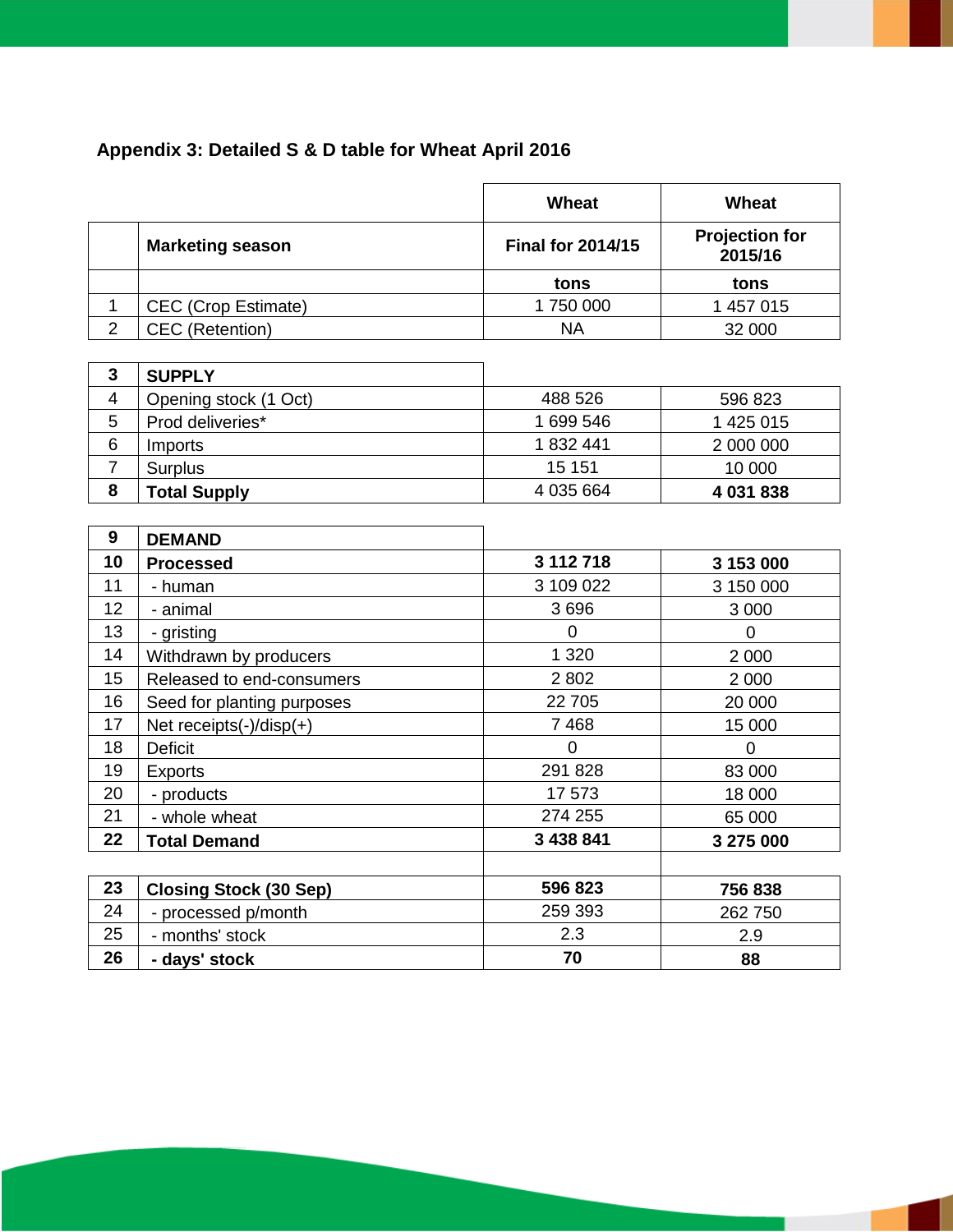# **Appendix 4: Detailed S & D table for Sunflower Seed April 2016**

|                |                              | <b>Sunflower Seed</b>    | <b>Sunflower Seed</b>            |
|----------------|------------------------------|--------------------------|----------------------------------|
|                | <b>Marketing season</b>      | <b>Final for 2015/16</b> | <b>Projection for</b><br>2016/17 |
|                |                              | tons                     | tons                             |
| 1              | CEC (Crop Estimate)          | 663 000                  | 730 500                          |
|                |                              |                          |                                  |
| $\overline{2}$ | <b>SUPPLY</b>                |                          |                                  |
| 3              | Opening stock (1 Mar)        | 92 927                   | 45 867                           |
| 4              | Prod deliveries              | 663 669                  | 730 500                          |
| 5              | Imports                      | 36 064                   | 66 000                           |
| 6              | Surplus                      | 9897                     | 6800                             |
| $\overline{7}$ | <b>Total Supply</b>          | 802 557                  | 849 167                          |
|                |                              |                          |                                  |
| 8              | <b>DEMAND</b>                |                          |                                  |
| 9              | <b>Processed</b>             | 747808                   | 752 850                          |
| 10             | - human                      | 1 0 0 3                  | 850                              |
| 11             | - animal                     | 8995                     | 12 000                           |
| 12             | - crush (oil and oilcake)    | 737810                   | 740 000                          |
| 13             | Withdrawn by producers       | 1 1 5 7                  | 1 500                            |
| 14             | Released to end-consumers    | 2936                     | 3 0 0 0                          |
| 15             | Seed for planting purposes   | 2824                     | 2800                             |
| 16             | Net receipts(-)/disp(+)      | 1709                     | 1 000                            |
| 17             | <b>Deficit</b>               | $\Omega$                 | $\overline{0}$                   |
| 18             | <b>Exports</b>               | 256                      | 100                              |
| 19             | <b>Total Demand</b>          | 756 690                  | 761 250                          |
|                |                              |                          |                                  |
| 20             | <b>Ending Stock (29 Feb)</b> | 45 867                   | 87917                            |
| 21             | - processed p/month          | 62 317                   | 62738                            |
| 22             | - months' stock              | 0.7                      | 1.4                              |
| 23             | - days' stock                | 22                       | 43                               |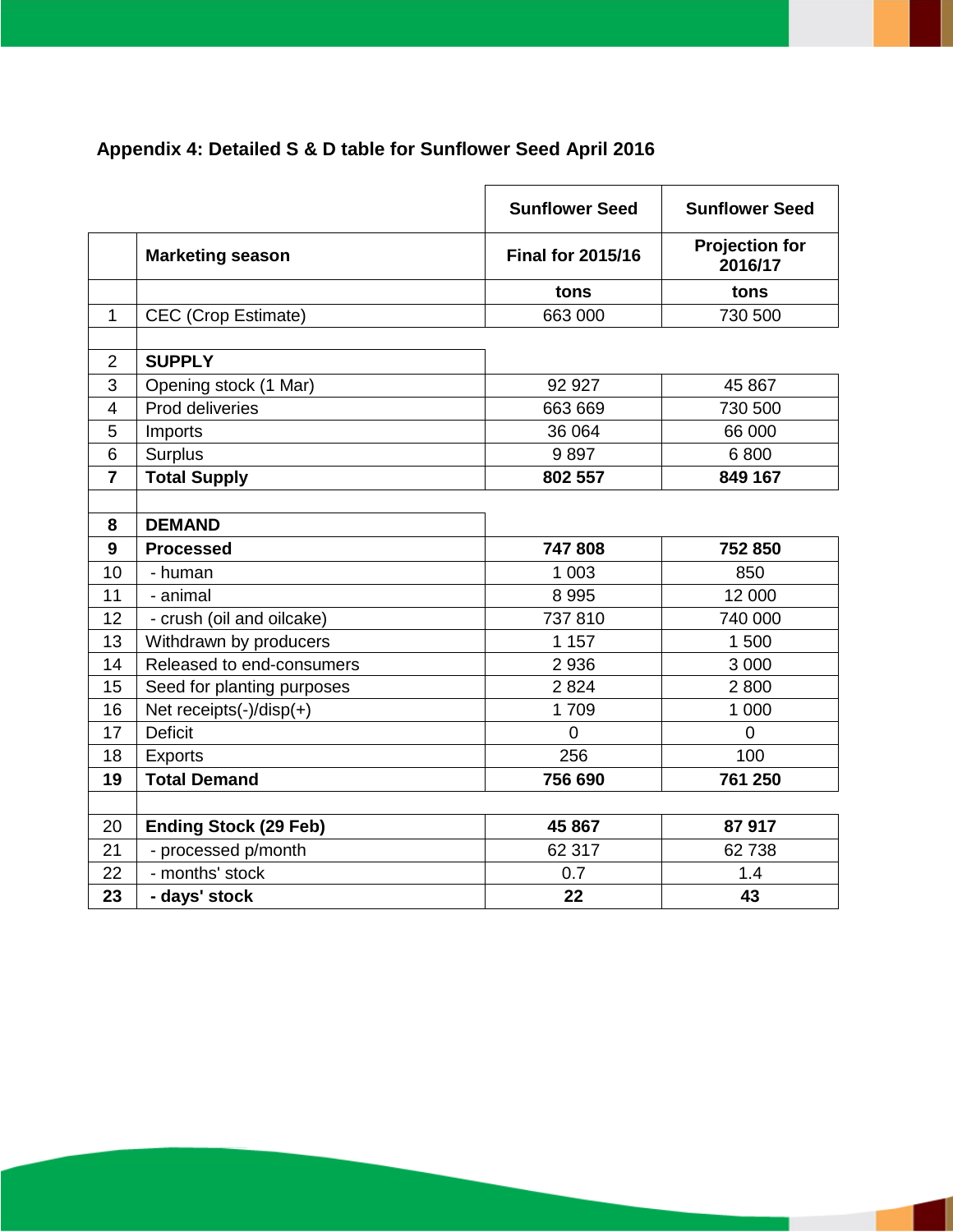# **Appendix 5: Detailed S & D table for Soybeans for April 2016**

|                |                                | <b>Soybeans</b>          | <b>Soybeans</b>                  |
|----------------|--------------------------------|--------------------------|----------------------------------|
|                | <b>Marketing season</b>        | <b>Final for 2015/16</b> | <b>Projection for</b><br>2016/17 |
|                |                                | tons                     | tons                             |
| $\mathbf{1}$   | <b>CEC</b> (Crop Estimate)     | 1 070 000                | 694 550                          |
| $\overline{2}$ | Retention                      |                          | 32 000                           |
|                |                                |                          |                                  |
| 3              | <b>SUPPLY</b>                  |                          |                                  |
| 4              | Opening stock (1 Mar)          | 63 704                   | 89 128                           |
| 5              | Prod deliveries                | 1 042 129                | 662 550                          |
| 6              | Imports                        | 124 981                  | 265 000                          |
| $\overline{7}$ | <b>Surplus</b>                 | 10 526                   | 8 0 0 0                          |
| 8              | <b>Total Supply</b>            | 1 241 340                | 1 024 678                        |
|                |                                |                          |                                  |
| 9              | <b>DEMAND</b>                  |                          |                                  |
| 10             | <b>Processed</b>               | 1 134 110                | 929 000                          |
| 11             | - human                        | 24 3 23                  | 25 000                           |
| 12             | - animal feed (full fat soya)  | 121 763                  | 124 000                          |
| 13             | - crush (oil/oilcake)          | 988 024                  | 780 000                          |
| 14             | Withdrawn by producers         | 2 3 9 3                  | 2 500                            |
| 15             | Released to end-consumers      | 2650                     | 3 0 0 0                          |
| 16             | Seed for planting purposes     | 7577                     | 7600                             |
| 17             | Net receipts $(-)/$ disp $(+)$ | 805                      | 1 000                            |
| 18             | <b>Deficit</b>                 | 0                        | $\overline{0}$                   |
| 19             | <b>Exports</b>                 | 4677                     | 4500                             |
| 20             | <b>Total Demand</b>            | 1 152 212                | 947 600                          |

| 21 | <b>Closing Stock (29 Feb)</b> | 89 1 28 | 77 078 |
|----|-------------------------------|---------|--------|
| 22 | - processed p/month           | 94 509  | 77417  |
| 23 | - months' stock               | 0.9     | 1.0    |
| 24 | - days stock                  | 29      | 30     |